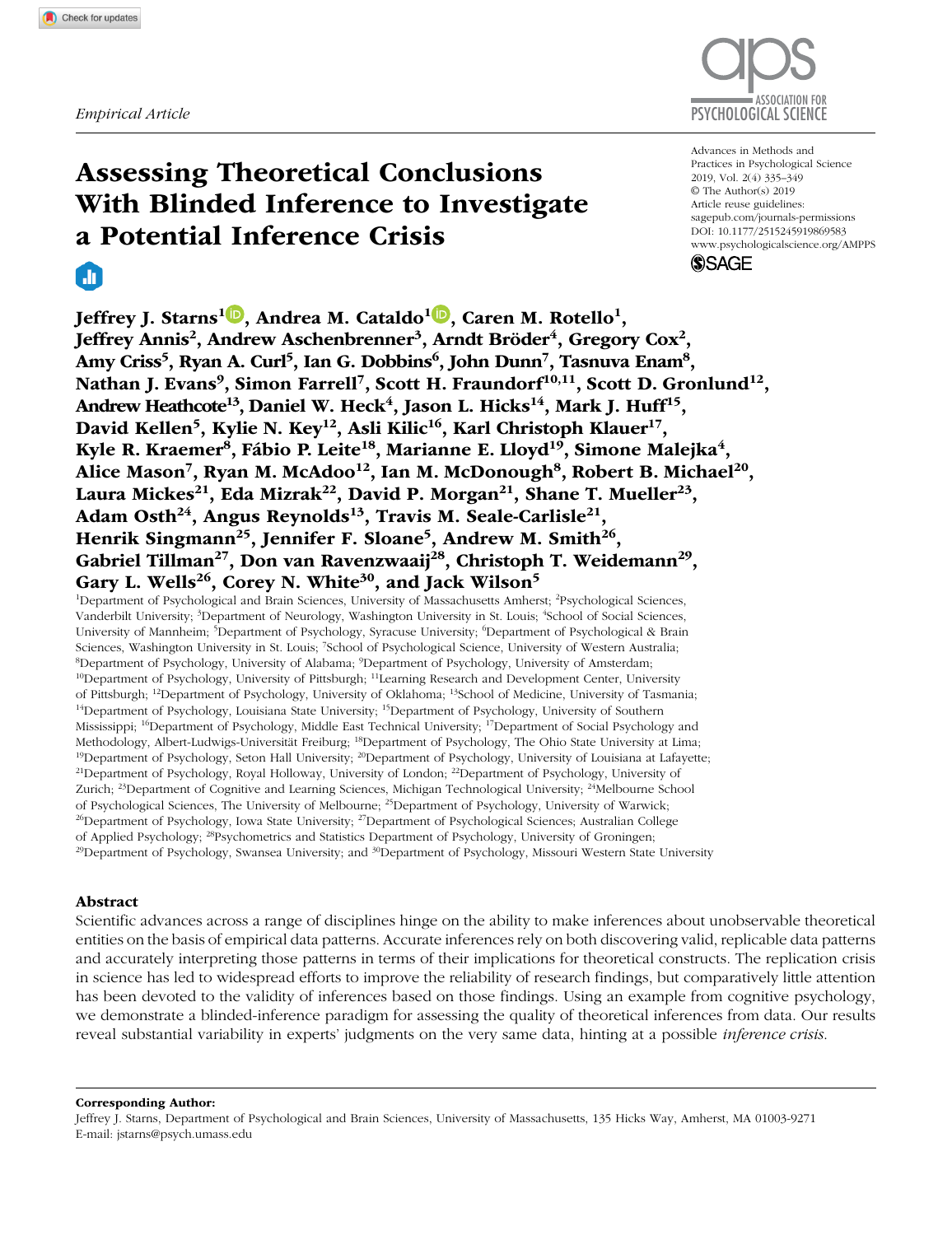#### Keywords

memory, modeling, Bayesian methods, bootstrap, metascience, blinded inference, open data

Received 11/2/18; Revision accepted 6/25/19

At the most fundamental level, science is the process of creating, testing, and refining ideas that explain and predict natural phenomena. Two core components are necessary for this process to be effective: First, researchers must be able to produce reliable data patterns. Second, researchers must be able to reach sound theoretical conclusions based on those patterns. Scientists in a variety of fields have developed techniques to minimize failure in the first component, that is, to correct the surprisingly high rate of unreliable data patterns reported in the scientific literature, often referred to as the *replication crisis* (Open Science Collaboration, 2015). These techniques, including preregistration (Miguel et al., 2014), an increased emphasis on direct replication (Open Science Collaboration, 2015), and blinded analysis (MacCoun & Perlmutter, 2015), are crucial for promoting reliable scientific findings. However, we suggest that advocates of research reform should broaden their scope to assess whether researchers can make valid theoretical conclusions by analyzing empirical outcomes. This broader perspective could reveal whether some fields suffer from an *inference crisis*, that is, a situation in which researchers have a surprisingly high likelihood of drawing incorrect theoretical conclusions even if they are working with reliable, replicable data patterns (Rotello, Heit, & Dubé, 2015).

The most direct way to assess inferential skills is to create data sets for which the correct inferences are known and to determine whether researchers can discover these correct inferences through blinded data analysis. This *blinded-inference* procedure is an extension of blinding techniques that are familiar to researchers. Figure 1 lists the general stages of the scientific process (top row), diagrams the corresponding phases of the current study (middle row), and describes the blinding procedures relevant to each phase (bottom row). During data collection and analysis, blinding techniques can be applied to reduce the tendency to promote desired outcomes. Specifically, *blinded data collection* refers to experimental designs that blind the experimental participant, the researcher, or both to the assigned condition (e.g., placebo vs. drug), minimizing their ability to change their behavior according to their beliefs about the assigned condition. *Blinded-analysis* techniques, increasingly common in physics (MacCoun & Perlmutter, 2015), hide from the data analyst either the true experimental condition from which each observation is drawn (e.g., scrambled conditions) or the true value of each observation (i.e., addition of removable random noise), thereby limiting the analyst's ability to promote desired outcomes with analysis choices, as in the well-documented practice of *p*-hacking (Simmons, Nelson, & Simonsohn, 2011). These blinding procedures are valuable tools to limit the malign effects of *researcher degrees of freedom*, a term that refers to the wide range of design and analysis choices researchers can use to address the same research question (Simmons et al., 2011). A recent study (Silberzahn et al., 2018) highlighted the influence of researcher degrees of freedom by sending the same data set to 29 teams of researchers and asking each team to determine whether soccer referees disproportionately "red-card" darker-skinner players. The results showed substantial variability in analysis techniques and conclusions across the research teams.

These blinding methods are excellent strategies to limit the influence of researcher degrees of freedom or to assess the consistency of inferences across researchers, but they do not address the *validity* of those inferences. This extra step is crucial because researchers might make inference errors even if they are not promoting a desired outcome with their analysis choices, and these errors could be consistent across researchers who make similar choices (for examples, see Rotello et al., 2015). To assess the validity of theoretical inference, we advocate widespread use of a blinded-inference design to supplement traditional approaches. In such a design, researchers who are blinded to condition assignment make inferences about the state of independent variables that are linked to theoretical constructs. Our characterization of the blinded-inference technique is heavily influenced by a recent study by Dutilh et al. (2018) in which condition-blinded data sets were sent to response time modelers who were asked to infer whether the conditions differed in terms of psychological constructs such as response caution and evidence strength. Our general characterization of the blindedinference approach relies on Dutilh et al.'s innovative design with two modifications: First, we propose that analysts should be asked to make inferences about empirically manipulated factors rather than latent constructs so that the correct inferences can be unambiguously defined. Second, we propose that analysts should be required to communicate their level of uncertainty in their inferences in terms of a probability distribution.

As characterized here, blinded inference can be used in any scenario in which researchers claim that they can (a) measure a theoretical construct on the basis of data patterns and (b) manipulate that theoretical construct with independent variables. If both of these claims are true, then researchers should be able to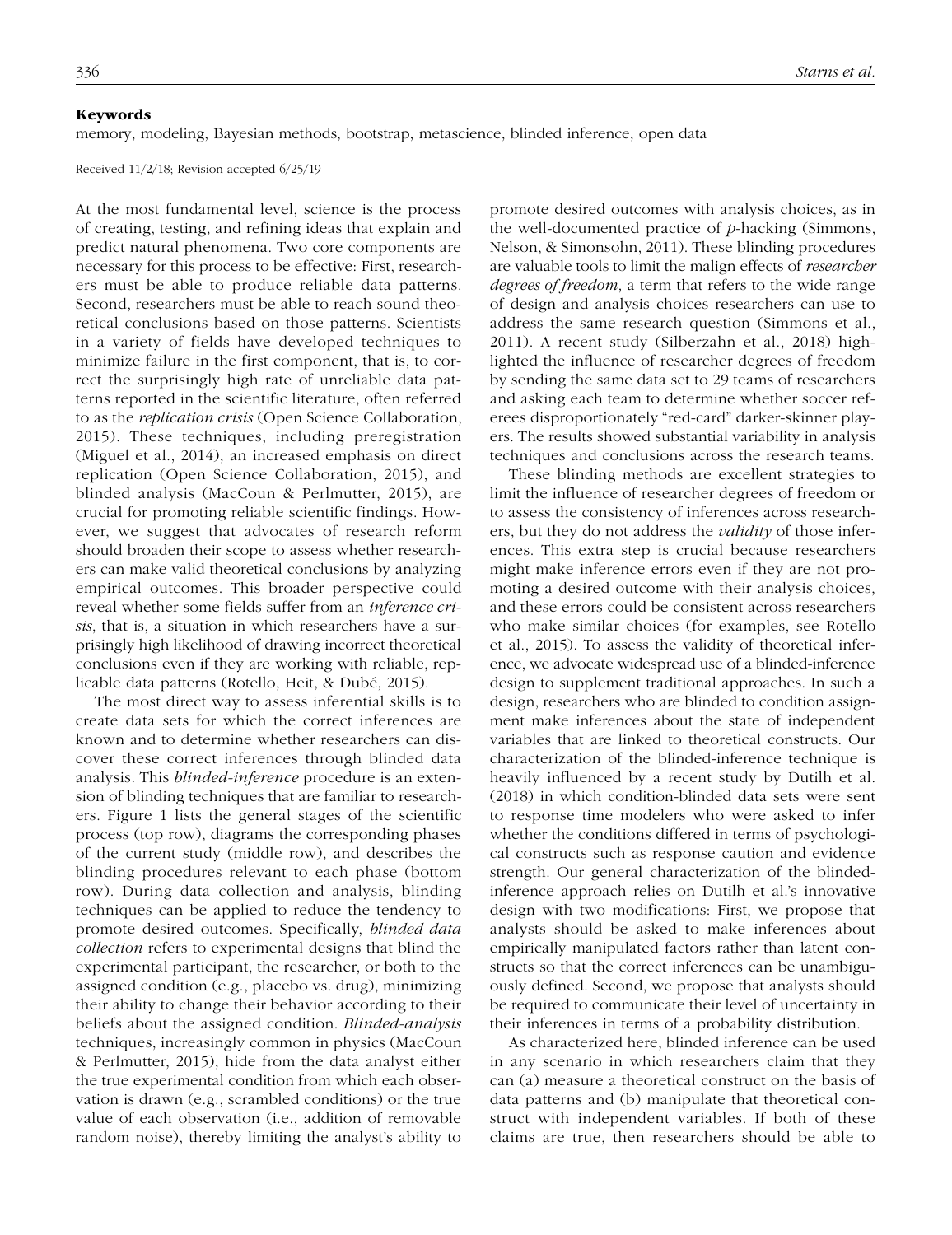

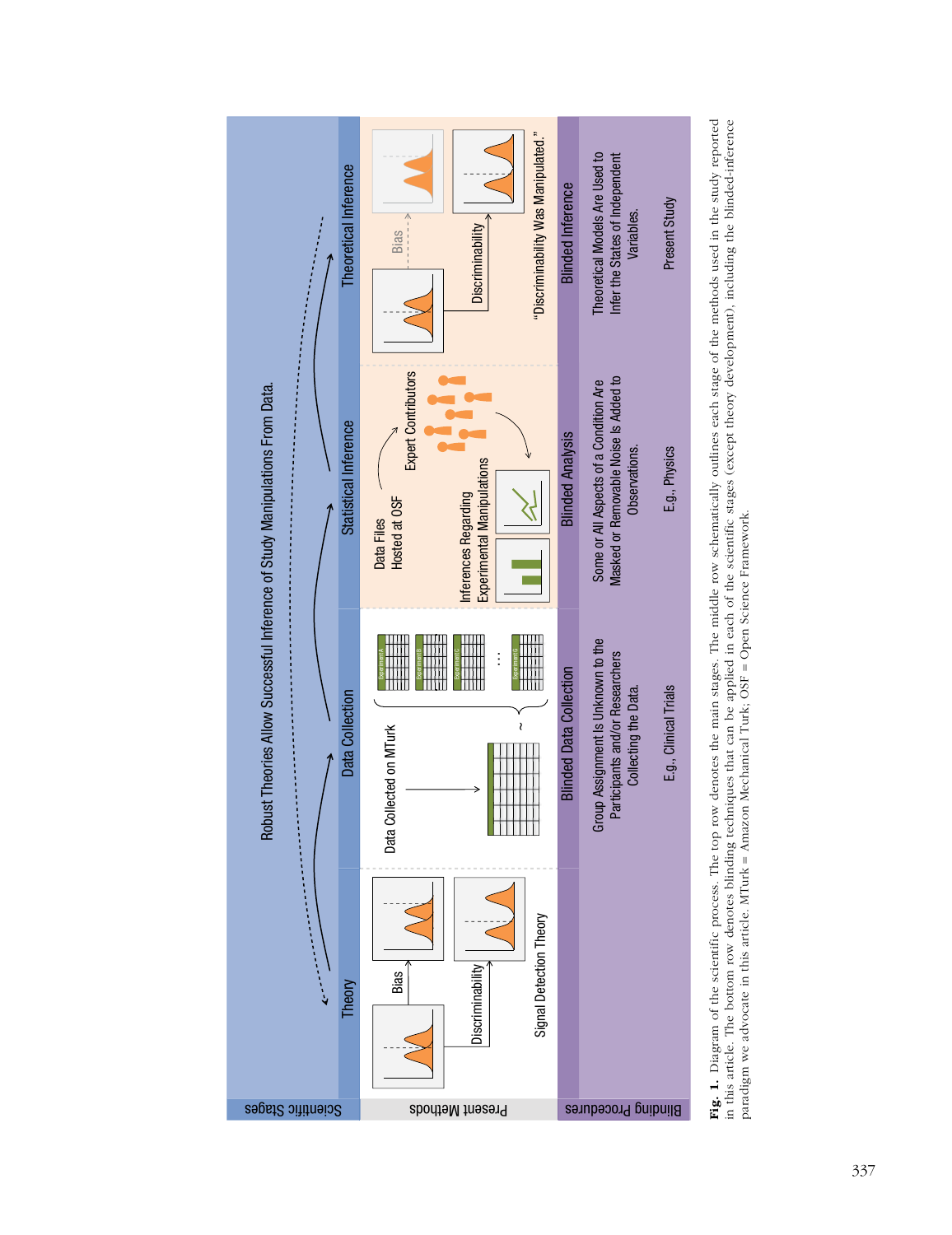make accurate inferences about the state of independent variables specifically linked to the theoretical construct by analyzing data. If researchers fail in this task, this suggests that at least one of the claims is false; that is, it suggests that researchers lack valid techniques to measure the theoretical construct, lack valid ways to manipulate the construct, or both. Failures to validly measure theoretical constructs could arise from a variety of problems. Some problems involve the process of selecting a measurement model to map patterns of data to underlying processes. Different models might suggest different inferences even if they have a similar ability to match observed data patterns. Other problems involve the process of applying the model; for example, biases in parameter estimation and mishandling of data can result in invalid inferences.

Consider a famous example of scientific inference: Mendel and his peas. Mendel recorded systematic patterns of variables—relationships between the traits of parents and offspring—and linked them to unobservable theoretical constructs—hereditary "factors" that obeyed certain laws. His data have been described as being too clean, with too few extreme observations, which may have been a result of "unconscious bias in classifying ambiguous phenotypes, stopping the counts when satisfied with the results, recounting when results seem suspicious, and repeating experiments whose outcome is mistrusted" (Hartl & Fairbanks, 2007, p. 975). Thus, Mendel's conclusions might represent the first documented case of *p(ea)*-hacking. Clearly, Mendel would have benefited from using blinded analyses to eliminate researcher biases, but we wish to demonstrate how he could have gone further.

By applying his theory of genetics, Mendel claimed to be able to (a) measure underlying heritable factors by evaluating the phenotype of a plant and (b) manipulate heritable factors in offspring by selecting parents with certain phenotypes. These claims are related to the validity of theoretical inference and could have been tested in a blinded-inference paradigm. For example, someone could have given Mendel a number of plants produced by mating parents with certain traits (unknown to Mendel) and asked him to use his laws of heritability to predict the likely traits of the parent plants by interpreting the traits of the offspring. Mendel would not have been able to make perfect inferences, of course, given that some phenotypes can be produced by multiple genotypes, but he should have been able to make substantially more accurate inferences than someone without a valid theory linking the phenotypes of parents and offspring. We claim that a procedure like this one would have provided a more compelling demonstration of the predictive value of Mendel's laws than would unblinded data that could have been "massaged." Moreover, by revealing specific offspring phenotypes for which the parents' phenotypes were particularly difficult to predict accurately, this procedure might have allowed the limitations in Mendel's basic theory to be identified more quickly.

Many modern scientists share with Mendel the challenge of making inferences about theoretical constructs on the basis of indirect evidence. For example, modern geoscientists infer the composition and dynamics of Earth's interior using a variety of indirect methods, including radar and measurement of magnetic fields. Likewise, cosmologists have inferred that dark matter exists in the absence of direct observation. In our discipline, cognitive processes are inferred from observable behaviors such as decision accuracy or response times. Thus, a critical step in establishing the validity of many scientific claims is to test the inferential power of the data, and this is precisely what the blindedinference procedure achieves: If the researcher is blind to the nature of the manipulation, conclusions about what experimental factor was manipulated depend entirely on the data and not on the expectations or unconscious biases of the researcher.

In what follows, we demonstrate the blindedinference paradigm with an example study using a recognition memory paradigm. Briefly, the first three authors sent recognition memory researchers (the *contributors*) seven data sets generated with common experimental manipulations and asked them to make inferences about memory performance. In a standard recognition memory task, participants are asked to indicate whether they previously encountered a given stimulus (often a word) in a certain context (typically, a study list). A common question is whether, and to what extent, an independent variable affects discriminability (the ability to distinguish stimuli that were and were not seen in the target context), and in many cases this determination is obscured by differences in response bias (the overall predilection for responding "studied"). Signal detection theory (SDT; Macmillan & Creelman, 2005) was developed in the 1950s with the goal of separating discriminability and bias, and SDTbased measures have been in common use throughout psychology and other disciplines ever since. Several other models or measurement techniques have been developed as alternatives to SDT (Ratcliff, 1978; Riefer & Batchelder, 1988), and some of these have also achieved wide popularity throughout psychology (e.g., Erdfelder et al., 2009). Thus, researchers have had nearly seven decades to hone their ability to distinguish discriminability and bias as theoretical constructs, and thousands of published investigations have used models and measures that purportedly do so. We tested published memory researchers on their ability to detect whether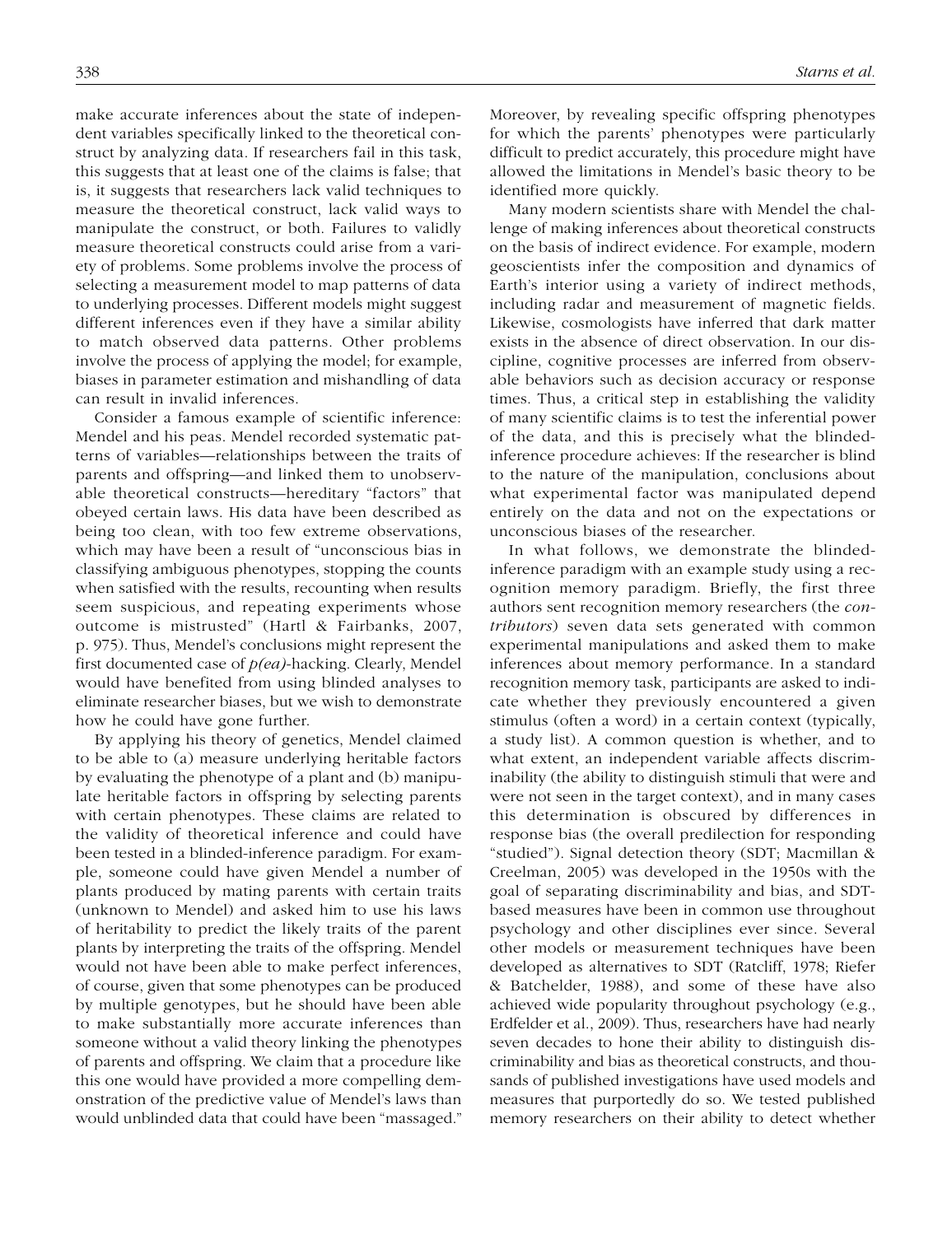discriminability varied between experimental conditions that might have also varied in response biases.

We had two primary research questions: First, how variable are inferences across researchers? Finding high variability across the researchers in our study would be unsettling, given that they all analyzed the same data. Second, and more important, how accurate are researchers' inferences? If recognition memory researchers have effective methods for manipulating and measuring discriminability and bias, then they should be able to make accurate inferences about whether conditions come from the same level or from different levels of a discriminability manipulation.

To preview our results, we found surprisingly high variability in the contributors' inferences, and we also found that many contributors made more inferential errors than would be expected if the only source of errors were sampling variability in the data. Given that our task required a relatively simple inference, we suspect that this pattern of surprisingly low inferential accuracy is likely to be found in other research areas. More broadly, however, we want to emphasize two positive implications of this study. First, it exemplifies scientists' commitment to improving the research process, in that many respected memory researchers had the courage to put their conclusions to a public test. Second, despite the troubling error rate of the group, our framework identified multiple researchers who made highly accurate inferences. We therefore believe that our study demonstrates a promising methodology for the future goal of improving inferential quality by identifying best practices.

# **Disclosures**

# *Data, materials, and online resources*

All data, experiment code, contributor submissions and submission materials, and simulation code are available at the Open Science Framework (OSF; [https://osf.](https://osf.io/92ahy)io/ 92ahy). Additional details can be found in the contents guide provided at the OSF site. Supplemental Material for this article, including notes on the contributors' understanding of the problem, contributors' methods, and simulation methods, can be accessed at [http://journals](http://journals.sagepub.com/doi/suppl/10.1177/2515245919869583) [.sagepub.com/doi/suppl/10.1177/2515245919869583](http://journals.sagepub.com/doi/suppl/10.1177/2515245919869583).

# *Reporting*

We report how we determined our sample size, all manipulations, and all measures in the study.

# *Ethical approval*

All study procedures were approved by the institutional review board at the University of Massachusetts Amherst.

# Method

# *Experimental design*

The scheme in the middle panel of Figure 1 summarizes our design. There were two main phases of data collection. In Phase 1 (shown on the white background in the figure), we collected experimental data in a largescale recognition memory experiment that used standard study materials and had orthogonally varied factors known to influence memory discriminability and response bias. The between-participants design of Phase 1 is common in recognition memory research; for example, this design characterizes any comparison of memory performance between a special population (e.g., Alzheimer's patients) and a control group. At the completion of Phase 1, subsets of the full data set were selected to generate seven two-condition "experiments" in which only the factor affecting discriminability varied (two experiments), only the factor affecting response bias varied (two experiments), both factors varied (two experiments), or neither varied (one experiment). The conditions in these seven experiments were masked. In Phase 2 (shown with the beige background in the figure), these data sets were shared with researchers who had published studies investigating recognition memory. These contributors were asked to rate the probability that each experiment had only a memorydiscriminability manipulation, only a response-bias manipulation, both, or neither. The contributors were not told how many experiments of each type were included in the data sets, and they were free to select their preferred strategy for distinguishing memory discriminability and response bias.

# *Phase 1*

**Participants.** A total of 459 participants were recruited through Amazon's Mechanical Turk (Buhrmester, Kwang, & Gosling, 2011) using psiTurk (Gureckis et al., 2016). This sample size was selected because we needed a large pool of results from which we could sample data for the seven experiments sent to contributors. Participants earned \$1.00 for completing the experiment.

*Materials.* The experiment used 104 English nouns that were three to seven letters long and had high naturallanguage frequency (at least 100 occurrences/million in Kućera & Francis, 1967). Four words were used in the practice block, and the remaining 100 were equally divided into two study lists, A and B. Participants were randomly assigned to study either List A or List B. All participants were tested on the combined list of all 100 words, so stimulus status (studied or unstudied) was counterbalanced across participants.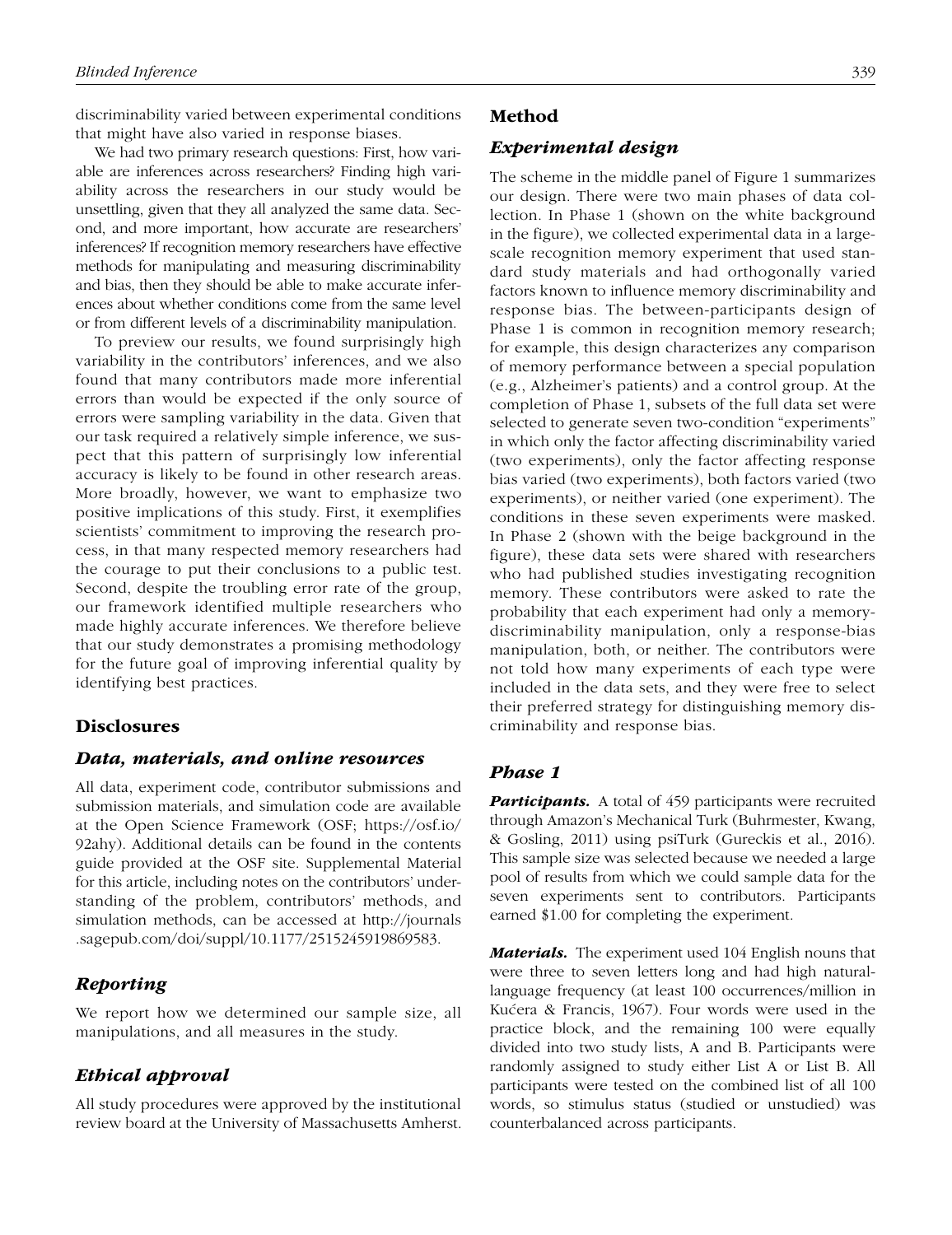*Procedure.* The experiment was coded in JavaScript using the jsPsych library (de Leeuw, 2015). Participants were given detailed instructions that included comprehension checks for key components, and they completed a brief practice block before beginning the main task. Word order in the study and test phases was independently randomized for each participant. On each trial of the study phase, participants were asked to report whether the presented word represented an animate object (all of the stimulus words represented clearly animate or inanimate objects, as judged by four independent raters). Each word remained on the screen until a response was entered. On each trial of the test phase, participants were first asked to report whether or not they had seen the presented word in the study phase. They were then asked to report how confident they were in their response, using a scale from 1 (*not sure*) to 3 (*very sure*). All responses were made via key press, and participants were asked to balance speed and accuracy throughout the experiment.

Memory discriminability and bias were manipulated between participants. Discriminability was manipulated by varying the number of times each word was presented in the study phase (once, twice, or three times). Bias was manipulated by instructing participants to avoid making particular kinds of errors in the test phase. Specifically, participants in the conservative condition were told to particularly avoid false alarms ("old" responses to unstudied items), participants in the liberal condition were told to particularly avoid misses ("new" responses to studied items), and participants in the neutral condition were told to avoid the two kinds of errors equally. This manipulation was reinforced by varying the error feedback in the test phase: In the conservative condition, a "BAD ERROR!" message was displayed after false alarms, and a standard "ERROR" message was displayed after misses; in the liberal condition, a standard "ERROR" message was displayed after false alarms, and a "BAD ERROR!" message was displayed after misses; and in the neutral condition, a standard "ERROR" message was displayed for both kinds of errors. The "BAD ERROR!" message was accompanied by a reminder of the type of error to particularly avoid and was presented longer than the standard "ERROR" message (2,500 ms vs. 500 ms). These manipulations were chosen because of their clear link to discriminability and bias, and indeed, none of the contributors challenged the classification of study repetition as a discriminability manipulation and test instructions as a bias manipulation.

# *Phase 2*

**Participants.** Contributors were recruited through targeted e-mails to researchers with a background in recognition memory or models of memory and decision making. These individuals were encouraged to forward our invitation to other experts. Out of the 121 researchers who contributors, with 19 co-contributors) submitted analyses. The data were available to them in two phases. In the first phase (binary-data analyses), the confidence-rating data were withheld, and in the second, these data were included. The purpose of the phases was to investigate whether or not confidence ratings improved the quality of the contributors' inferences. Of the 27 groups of contributors, 14 submitted new analyses when the confidence-rating data were released. Two contributors declined authorship, and their inferences are de-identified in all public materials associated with this project. Of the 44 contributors who accepted authorship, 33 (representing 19 labs) opted to have their inferences associated with their identities; the others chose to remain anonymous. The 27 lead contributors had an average of 14.7 years of post-Ph.D. experience.

*Materials.* Subsets of test data collected in Phase 1 were sampled to form seven experiments for the contributors to analyze (see Table 1). Each experiment was designed to have two between-participants conditions that were from different levels of a memory-discriminability manipulation, a response-bias manipulation, both, or neither. The data for each condition were created by taking separate random samples of participants who studied List A and participants who studied List B and combining those samples. Within each condition, the number of participants who had studied List A and the number who had studied List B were equal or very close to equal (off by 1). The data sets that the contributors received for the binary-data analyses included variables for participant ID, condition (1 or 2), study list (A or B), trial (1–100), test word, item type (target or lure), binary response ("old" or "new"), and response time. The data sets that the contributors received for the confidence-rating analyses additionally included the participant's confidence rating, both on the original 3-point scale and on a recoded scale that ranged from 1 (*very sure new*) to 6 (*very sure old*), and the response time for the confidence-rating response.

Contributors completed a submission template summarizing their analyses for each phase in which they participated (see<https://osf.io/x2vn6/>for a blank example). The template asked contributors to report the researchers collaborating on the submission, accept or decline authorship, and indicate whether they would prefer their conclusions to be de-identified. Contributors were then asked to describe their process for analyzing the data in sufficient detail for external replication, to describe any exclusion criteria that were applied, and to provide any code that they were comfortable sharing. All shared code is available at the OSF site ([https://osf](https://osf.io/92ahy) [.io/92ahy](https://osf.io/92ahy)). Finally, the contributors were asked to report, for each experiment, four probabilities corresponding to the four possible types of experiments, that is, the probability that the two conditions were from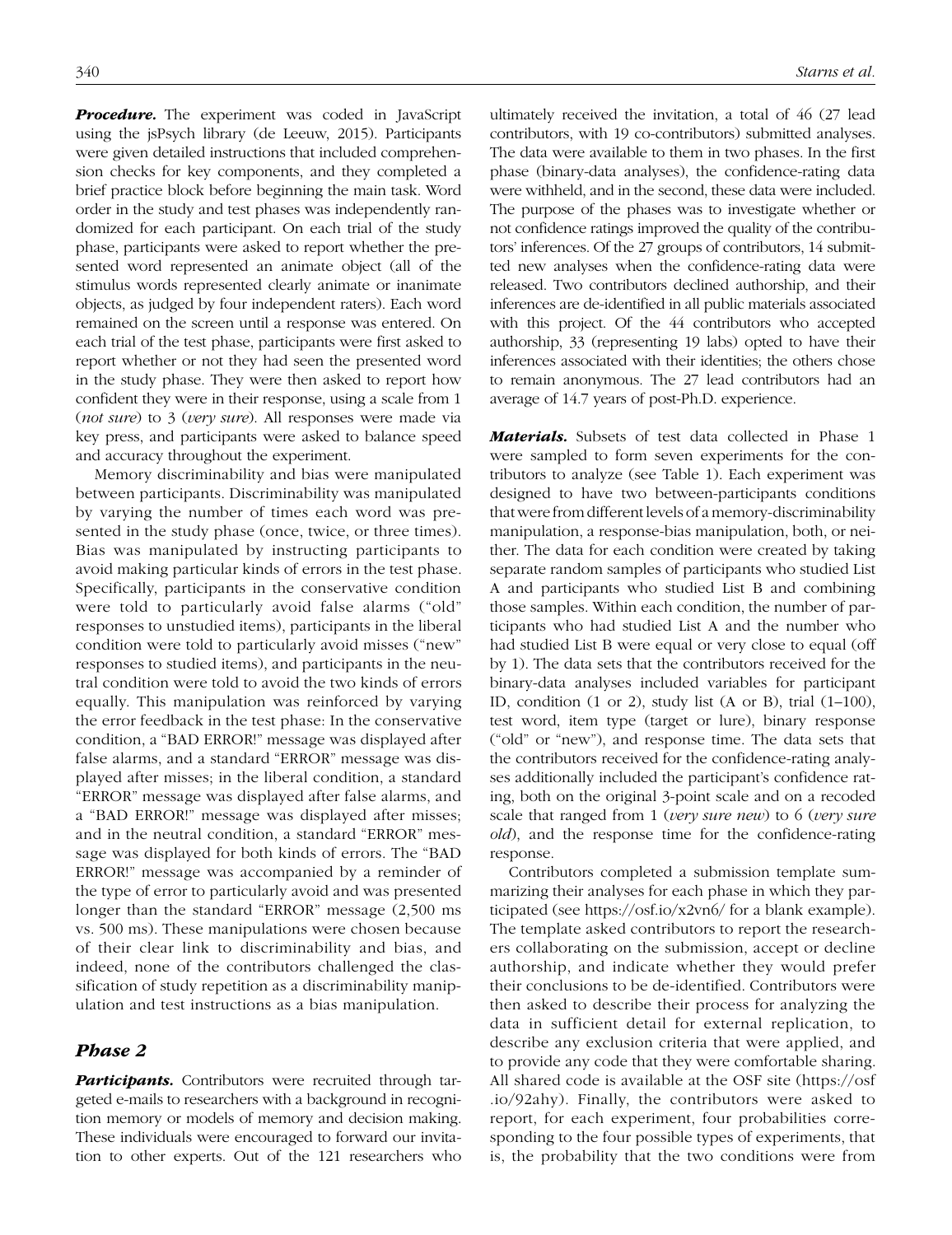| Experiment and<br>condition | Discrim-<br>inability <sup>a</sup> | Bias <sup>b</sup> | $\boldsymbol{n}$ | Hit rate | False<br>alarm rate |
|-----------------------------|------------------------------------|-------------------|------------------|----------|---------------------|
| Experiment A                |                                    |                   |                  |          |                     |
| Condition 1                 | 3                                  | Liberal           | 24               | .873     | .239                |
| Condition 2                 | 3                                  | Conservative      | 24               | .875     | .126                |
| Experiment B                |                                    |                   |                  |          |                     |
| Condition 1                 | 1                                  | Liberal           | 27               | .865     | .266                |
| Condition 2                 | 2                                  | Conservative      | 25               | .840     | .191                |
| Experiment C                |                                    |                   |                  |          |                     |
| Condition 1                 | $\overline{2}$                     | Neutral           | 27               | .861     | .205                |
| Condition 2                 | 3                                  | Neutral           | 24               | .911     | .174                |
| Experiment D                |                                    |                   |                  |          |                     |
| Condition 1                 | 1                                  | Neutral           | 27               | .781     | .256                |
| Condition 2                 | 1                                  | Conservative      | 26               | .739     | .195                |
| Experiment E                |                                    |                   |                  |          |                     |
| Condition 1                 | 1                                  | Conservative      | 26               | .742     | .192                |
| Condition 2                 | 3                                  | Neutral           | 24               | .815     | .190                |
| Experiment F                |                                    |                   |                  |          |                     |
| Condition 1                 | 1                                  | Liberal           | 26               | .812     | .287                |
| Condition 2                 | 3                                  | Liberal           | 26               | .935     | .164                |
| Experiment G                |                                    |                   |                  |          |                     |
| Condition 1                 | 2                                  | Liberal           | 26               | .847     | .208                |
| Condition 2                 | $\overline{2}$                     | Liberal           | 26               | .913     | .208                |

Table 1. Summary of the Seven Experiments Sent to Contributors, With Mean Hit and False Alarm Rates

<sup>a</sup>This column shows the number of times each target word was presented in the study phase  $(1, 2, \text{or } 3 \text{ times})$ . <sup>b</sup>This column refers to the instructions given to participants in the test phase. The liberal instructions told participants to particularly avoid missing studied items, and the conservative instructions told participants to particularly avoid false alarms to unstudied memory probes; the neutral instructions emphasized the two types of errors equally.

(a) different levels of a memory-strength (discriminability) manipulation but not different levels of a bias manipulation, (b) different levels of a bias manipulation but not different levels of a memory-strength manipulation, (c) different levels of both a memory-strength manipulation and a bias manipulation, or (d) different levels of neither a memory-strength nor a bias manipulation (i.e., null data sets). These four probabilities had to sum to 1 for each experiment, as the four experiment types are mutually exclusive.

*Procedure.* Materials for the binary-data and confidence-rating-data analyses were posted to separate private OSF pages. The materials for the binary-data analyses were made accessible to contributors on July 7, 2017, and analyses were due August 31, 2017. The materials for the confidence-rating-data analyses were made accessible on September 9, 2017, and analyses were due on November 1, 2017. No changes to the binary-data analyses were allowed after the confidence-rating data were released. The independence of contributors' inferences was supported by conducting all communication between the coordinating team and the contributors via individually generated e-mails, by hiding contributors' identities until mid-November of 2017, and by strongly discouraging the contributors from discussing their interpretations of the data with other researchers in case they accidentally discovered their common participation.

#### Results

#### *Phase 1 results*

Complete data from this phase are available at OSF [\(https://osf.io/92ahy/\)](https://osf.io/92ahy/). We offer no statistical interpretation of these data, given our goal of crowdsourcing that interpretation in Phase 2. However, we note that the outcome of this experiment is very consistent with the decades of recognition memory literature. For example, hit rates increased and false alarm rates decreased with repeated learning opportunities (as in, e.g., Lachman & Field, 1965; Ratcliff, Clark, & Shiffrin, 1990; Stretch & Wixted, 1998; Verde & Rotello, 2007). We also observed typical effects of response-bias manipulations: Both hit and false alarm rates tended to increase as increasingly liberal responding was encouraged (e.g., Dube, Starns, Rotello, & Ratcliff,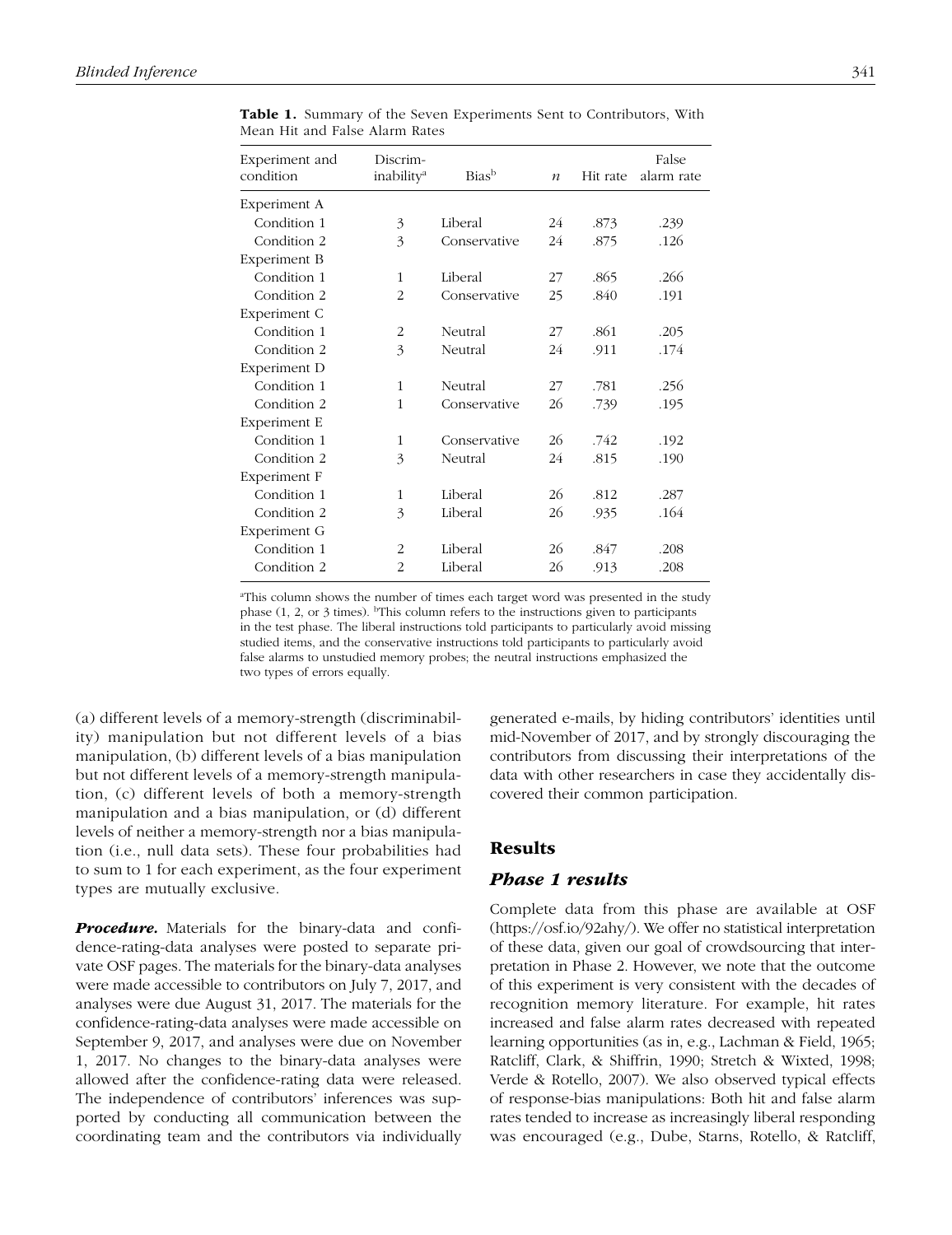2012; Han & Dobbins, 2009; Starns, Hicks, Brown, & Martin, 2008; Swets, Tanner, & Birdsall, 1961), and the effects of bias were weaker when encoding strength was greater (e.g., Ratcliff, Sheu, & Gronlund, 1992).

## *Phase 2 results*

Our response format was designed to highlight the fact that contributors needed to distinguish the effects of discriminability and bias, but we were primarily interested in conclusions about whether there was a discriminability manipulation. A wide range of research questions in the recognition memory literature require conclusions about discriminability, whereas bias is more often considered a "nuisance" process. Moreover, focusing on discriminability gave the contributors the best chance to succeed because discriminability is better understood and less theoretically contentious than bias (Macmillan & Creelman, 2005). To isolate discriminability inferences, we collapsed probabilities for the "discriminability manipulation alone" and "both manipulations" categories to represent the reported probability of a discriminability manipulation, and we collapsed probabilities for the "bias manipulation alone" and "neither manipulation" categories to represent the reported probability of no discriminability manipulation. In this article, we report results only for inferences about discriminability, but results for inferences about bias are available at OSF (see<https://osf.io/yfpdz/>); unsurprisingly, performance was poorer for bias than for discriminability.

We first consider performance based on the data sets that did not include confidence-rating data (i.e., inferences based on the binary data). The histograms in Figure 2a show the distribution of the reported probability of a discriminability manipulation for each of the seven experiments. (Note that throughout this section, we use the term *contributor* to refer to either an individual researcher or a group of researchers who submitted a single set of inferences, so the number of contributors matches the number of submissions, not the number of researchers.) The most striking finding apparent in this figure is the extremely high variability across contributors. For example, some contributors reported a 0% chance that Experiment A had a memorydiscriminability manipulation, some reported a 100% chance, and the remaining responses followed an essentially uniform distribution between these two extremes. Responses were concentrated on the correct (green) side of the histograms for some experiments (e.g., D, F), but not for others (e.g., A, B). The high level of variability is surprising given that all the contributors received the same data sets. Figure 2b shows the data that informed the researchers' inferences, namely, the proportion of studied and nonstudied items called "old" (the hit rate and false alarm rates, respectively, in signal detection terms). A priori, some experiments seemed likely to be easier to interpret than others. This was the case, for example, when the effects on the hit and false alarm rates were both large and were consistent with the same theoretical inference (e.g., in Experiment F, the higher hit rate and lower false alarm rate for Condition 2 both indicated higher memory discriminability in this condition).

The variability in inferences was matched by high variability in the analysis methods selected by the contributors. These methods, identified on the *y*-axis of Figure 2d and explained in more detail in the Supplemental Material, are purportedly capable of distinguishing memory discriminability and response bias. Within many of these techniques, some contributors used traditional frequentist statistical methods (e.g., maximum likelihood estimation, significance tests), and others used Bayesian methods (e.g., posterior distributions of parameters or model selection via Bayes factors). No two groups used exactly the same analysis approach (e.g., the same exclusion criteria, measurement technique, and statistical approach).

To summarize inferential accuracy, we counted the number of times across experiments that each contributor reported the true discriminability-manipulation status as the more likely one, that is, reported more than a 50% chance of a discriminability manipulation when discriminability was in fact manipulated or reported less than a 50% chance of a discriminability manipulation when it was not. Figure 2c is a histogram of these results. Slightly more than half of the contributors performed well by this measure, correctly describing five or six of the seven data sets, but the other contributors performed more poorly. We note that the contributor with zero correct inferences estimated a 50% chance of a discriminability manipulation for every experiment, so in fairness, this contributor did not make any *incorrect* inferences either.

Even a valid inference procedure will sometimes lead to inaccurate conclusions because of sampling variability, so we needed to identify a benchmark accuracy level below which it would be reasonable to conclude that an invalid inference technique had been applied. We performed model simulations to identify this benchmark. In the simulations, we generated data sets by randomly sampling data from a signal detection model. We then analyzed those data sets with measures derived from the same model (see the Supplemental Material for details). Each simulated data set contained the same type of information as the data sets sent to the contributors, with no labeling to identify the experimental manipulation (if any). Thus, the simulation code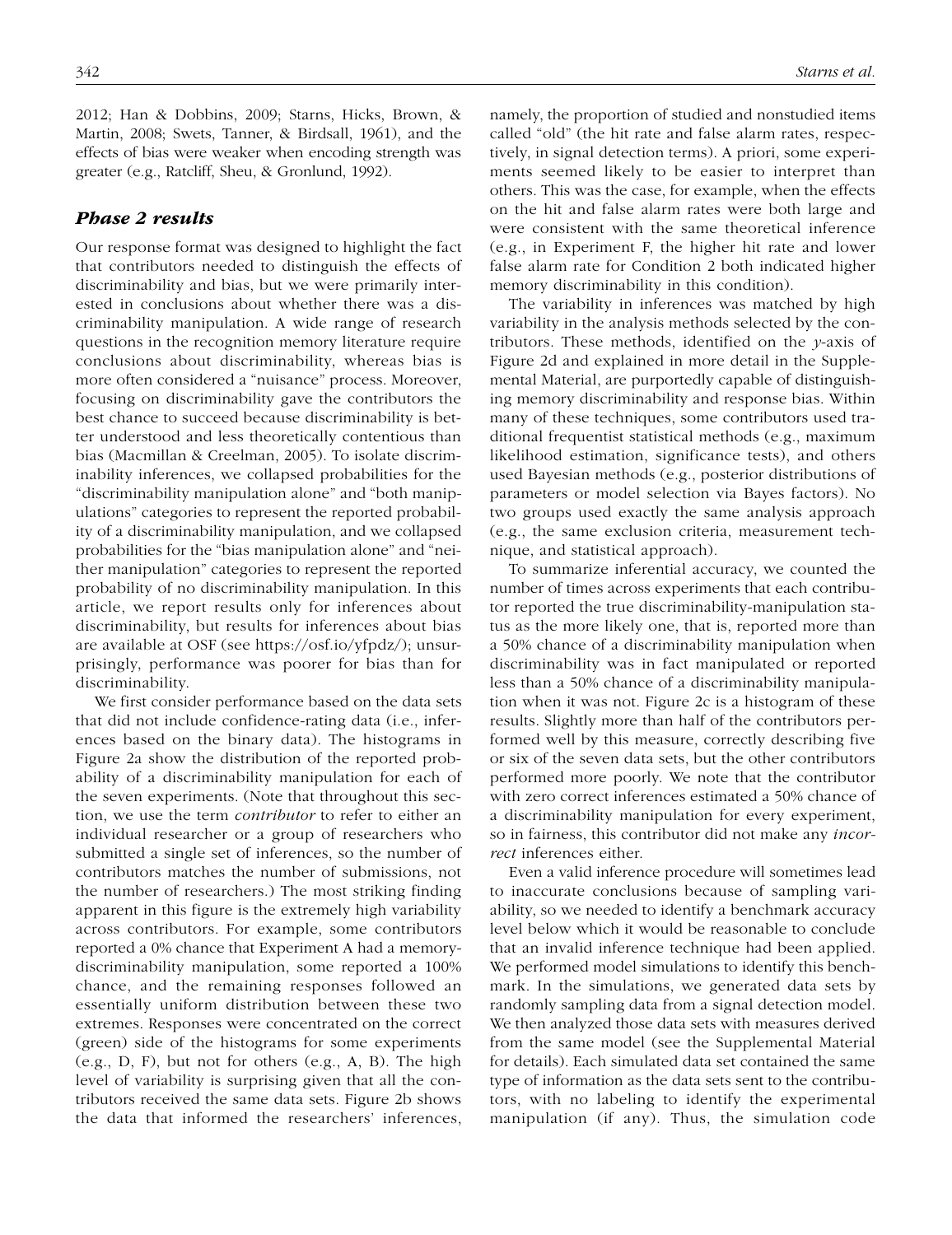

Fig. 2. *(continued on next page)*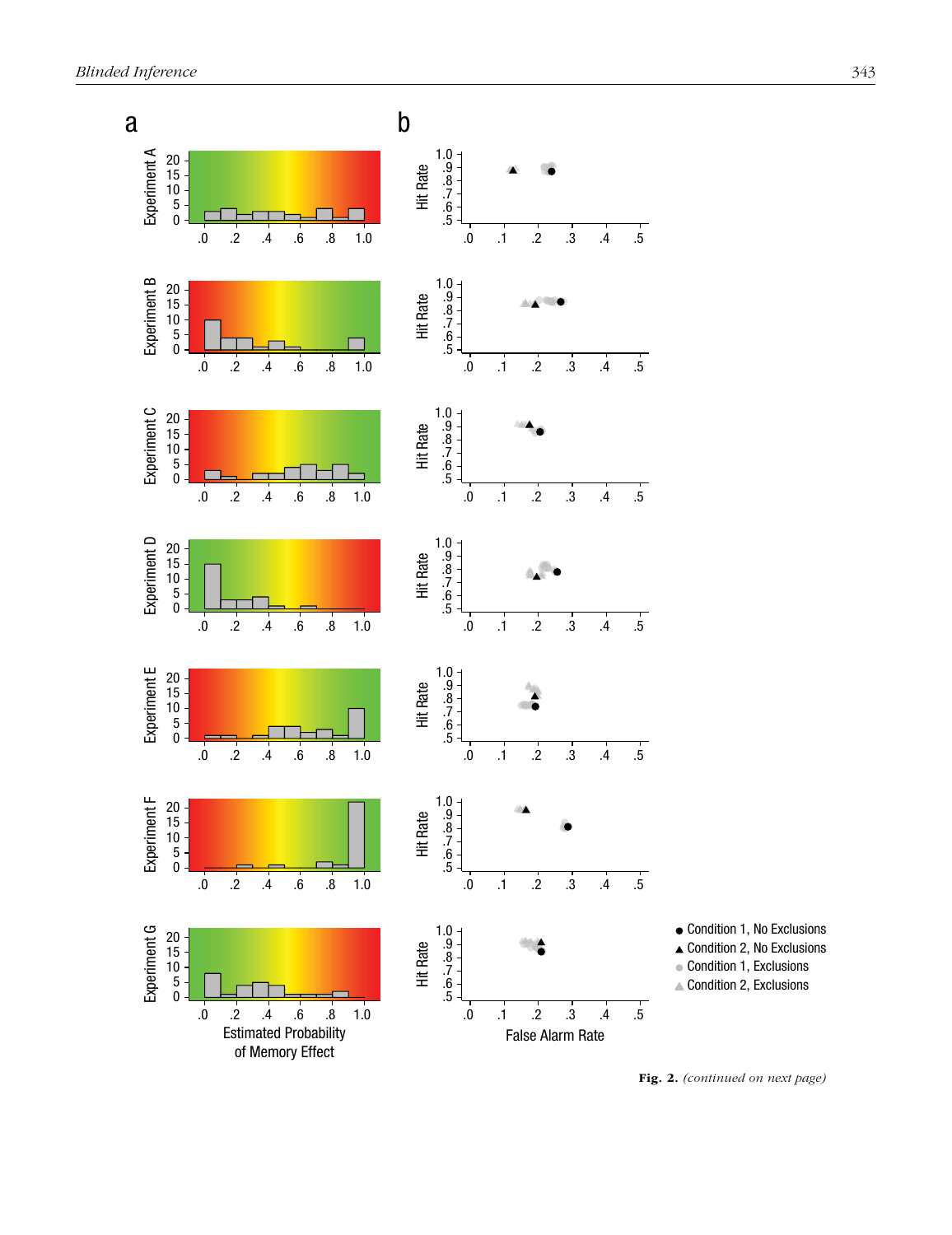

Fig. 2. Results for inferences regarding whether the experiments included a discriminability manipulation. The histograms in (a) show contributors' estimated probabilities of a discriminability manipulation in each of the seven experiments when only the binary data were available (i.e., the data did not include confidence ratings). Red backgrounds denote incorrect estimates, whereas green backgrounds denote correct estimates. The graphs in (b) show hit and false alarm rates for the two conditions in each of the seven experiments, for both the full data set and the data after contributors' exclusions. The histogram in (c) shows the distribution of the number of correct inferences per contributor across all seven experiments for the binary data sets. The dashed vertical line denotes the simulation-based benchmark for reasonable performance. The adjusted Brier score for each contributor is shown in (d). The labels indicate the chosen method of analysis. (Labels for contributors who were willing to have their names associated with their responses are in boldface. A figure that identifies these contributors is available at the Open Science Framework, at [https://osf.io/](https://osf.io/s35b8/) [s35b8/](https://osf.io/s35b8/).) Black points represent scores for the binary-data analysis. Black points with green or red outlines indicate scores from the binary-data analysis for groups that elected to contribute to the data analysis with confidence ratings. Colored points represent scores for the data analysis with confidence ratings; red indicates that performance decreased when confidence ratings were included in the analysis, and green indicates that performance increased. The solid vertical line denotes chance performance, and the dashed vertical line denotes the simulation-based benchmark for reasonable performance. DDM = drift diffusion model; SDT = signal detection theory;  $A' = a$  measure for area under the receiver-operating characteristic (ROC) curve that is not linked to any particular decision model; LBA = linear ballistic accumulator model; 2HT = two-high-threshold model; RTROC = response time ROC functions; Plots = judging plots of hit and false alarm rates by eye; GLM = generalized linear model; REM = retrieving-effectively-from-memory model; B = Bayesian; F = frequentist. See the Supplemental Material for more information on the models and measurement procedures.

performed blinded inference just as the contributors did. The key difference between the simulation code and the contributors' analyses is that the former used an inference procedure that was known to be valid (i.e., consistent with the process that generated the data), so the results represent expected performance levels if sampling variability is the only source of inaccuracy. We set performance benchmarks such that only 10% of the simulated studies fell below the benchmark values; that is, the benchmarks were set such that performance would rarely be as bad as or worse than a benchmark when a valid inference method is applied.

Nearly half the contributors fell below the benchmark for the number of correct inferences (the dashed line in Fig. 2c), which suggests that some aspect of their inference method was ineffective. To assess whether our empirical data sets were a particularly misleading sample (like the 10% of simulated data sets that produced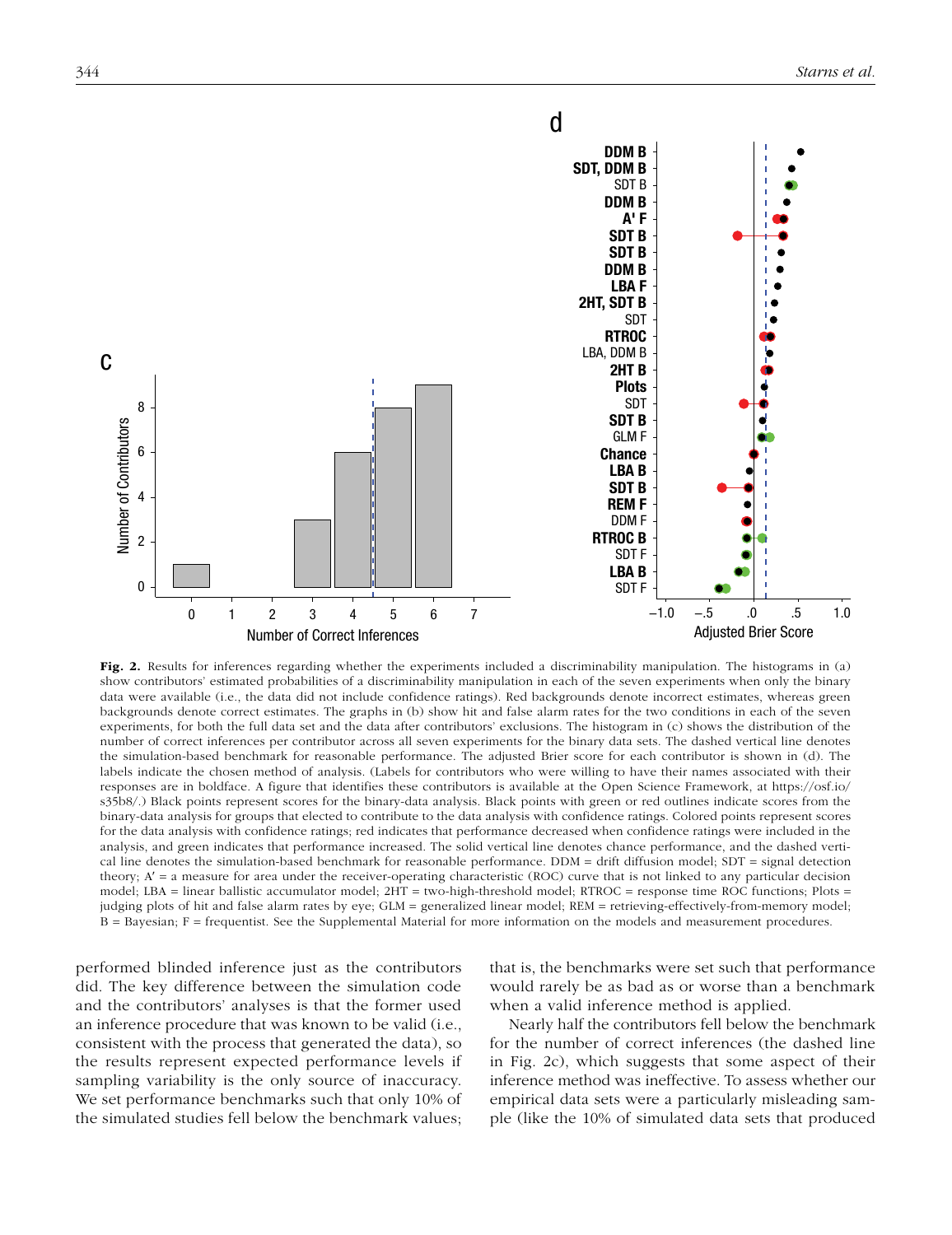accuracy below our benchmark even when a valid inference technique was applied), we used the analysis technique from the simulation on the actual data sets sent to the contributors. These analyses yielded correct inferences for six of the seven data sets. Thus, the empirical data sets do not seem to be a "bad," or misleading, sample.

Scientists should be able to express appropriate degrees of certainty in their conclusions, so we also assessed accuracy with a measure that is sensitive to probability estimates: the Brier (1950) score. The Brier score is computed as the variance between the predicted probability that an outcome will occur and the actual (0 or 1) outcome. To aid interpretation, we adjusted our Brier scores such that 0 represents chance performance, 1 represents perfect performance, and –1 represents the worst possible performance (see the Supplemental Material for details). In our case, the outcome was whether or not the two conditions in an experiment used different levels of a discriminability manipulation. Thus, reporting a 50% probability of a discriminability manipulation for all data sets would result in a score of 0, reporting a 100% probability for all data sets with a discriminability manipulation and a 0% probability for all data sets without a discriminability manipulation would result in a score of 1, and reporting a 0% probability for all data sets with a discriminability manipulation and a 100% probability for all data sets without a discriminability manipulation would result in a score of –1. In our simulations exploring performance levels for a valid inference technique, the median adjusted Brier score was .44, and 10% of scores fell below .13, which thus served as our benchmark for problematic inferences. Applying the analysis technique from the simulations to the empirical data sets sent to the contributors produced a Brier score of .38, which is well above our benchmark.

Figure 2d shows the ranked Brier scores for the contributors (labeled by their inference technique; see the Supplemental Material for more information on models and measurement techniques). The score for the contributor who reported a 50% probability for every data set is on the chance line. Although this contributor returned no correct inferences, about one third of the contributors had lower Brier scores (i.e., performed more poorly). The contributors whose performance was below chance made multiple incorrect inferences with high confidence; in other words, their reported probabilities provided *misinformation* because they reported probabilities near 0% for experiments that did have a discriminability manipulation and/or probabilities near 100% for experiments that did not have a discriminability manipulation. Roughly half of the contributors were below the benchmark for problematic inferences, shown by the dashed vertical line in Figure 2d. In other words, the researchers fairly commonly made the mistake of being inappropriately confident in their incorrect inferences. Some contributors did achieve Brier scores that were basically as high as could be expected given sampling variability in the data, which suggests that they applied appropriate inference methods. Given the poor overall performance, one might wonder whether these high-performing contributors were simply lucky, which would indicate that none of the contributors truly succeeded in the inference task. The Supplemental Material includes analyses that strongly support the conclusion that at least some of the contributors applied valid inference procedures.

Inference errors were not strongly associated with the choice of any particular analysis technique. The *y*-axis of Figure 2d reveals no clear pattern. Methods used by multiple contributors tend to appear at both ends of the performance scale, as do techniques relying on Bayesian approaches.

Our simulation results also showed that inferences about discriminability were generally robust to different measurement methods, at least for data patterns similar to those in our experiments. Specifically, we reanalyzed all of the simulated data sets using a different measure of discriminability  $(P_r = \text{hit rate} - \text{false alarm rate})$  that is consistent with a class of models (Pazzaglia, Dube, & Rotello, 2013; Snodgrass & Corwin, 1988) different from the data-generating signal detection model. These analyses achieved accuracy levels that were well above our benchmarks for problematic inferences for both number of correct inferences and Brier score (see the Supplemental Material for details). *Pr* depends on different processing assumptions than does the signal detection model used to sample the simulated data sets, but the two methods often yield similar discriminability inferences for data sets like the ones sent to the contributors (inferences start to diverge for data sets that have large bias effects, but the bias effects in our data sets were moderate). Thus, it is possible to make appropriate conclusions about discriminability when using a measurement model that does not exactly match the processes generating the data, and selecting an incorrect measurement model cannot entirely explain the poor inference performance revealed in Figure 2.

Variability in inferences was not predictable from contributors' rules for censoring data. Although the censoring rules used by different contributors clearly resulted in different hit and false alarm rates (see Fig. 2b), we were unable to identify any systematic relationship between these rules and the accuracy of inferences. Moreover, seven contributors did not exclude any data, yet they used different analytic tools and reached different conclusions about the probability of a discriminability effect.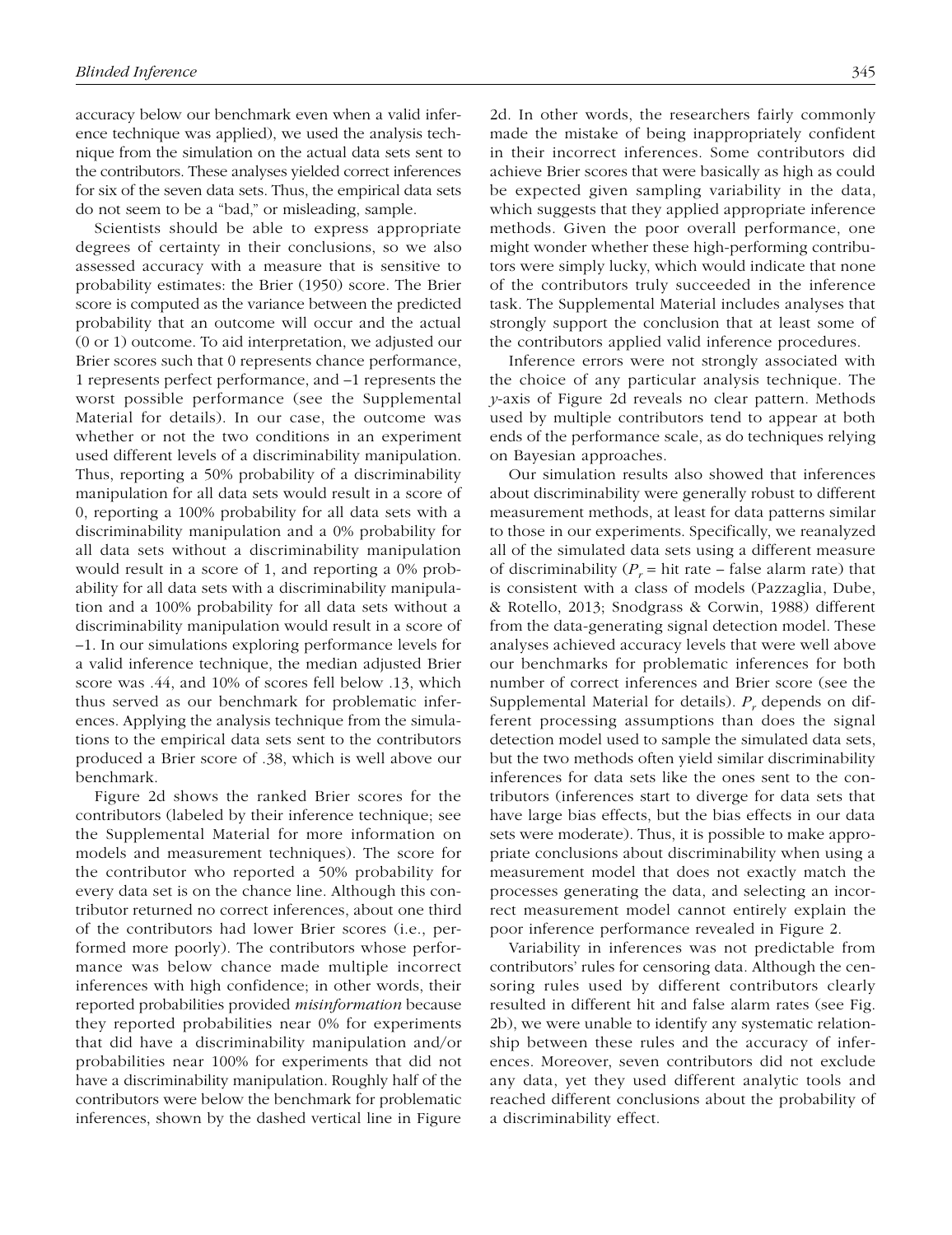Theoretically, effects of discriminability and bias are more easily distinguished with receiver-operating characteristic (ROC) curves formed from confidence-rating data than with binary old/new response data (Rotello et al., 2015). In the second round of blinded inference, 14 contributors analyzed the data with confidence ratings included and offered new probability ratings based on the ROCs in each experiment. The resulting Brier scores appear in Figure 2d with horizontal lines marking the difference from the corresponding Brier scores based on the binary-response data. The largest changes were actually negative, indicating that inferential accuracy was reduced with ROC data.

## **Discussion**

Distinguishing memory-discriminability effects from bias effects is a common empirical issue for recognition memory researchers that has important theoretical and practical implications; for example, understanding memory processes in a special population (e.g., older adults) hinges on the ability to determine if differences from a control group reflect differences in memory discriminability. The available tools to interpret discriminability are well established, and some have been in use for nearly 70 years (Macmillan & Creelman, 2005). Despite these truths, the experts who served as contributors in this study had mixed success when faced with the task of inferring whether discriminability had been manipulated across conditions that might have also had different levels of response bias. Strikingly, the reported probability of a discriminability effect was highly variable across contributors even though they all received the same data sets. One natural interpretation of these results is that the data themselves were too noisy to allow clear inference. Our simulations are inconsistent with that conclusion, as 90% of simulated studies yielded five or more (of seven possible) correct inferences about discriminability. Thus, we view the outcome of this blinded-inference study as a challenge to recognition memory researchers—one that should result in a reevaluation of methods and in humbler presentation of conclusions that rely on the ability to distinguish discriminability and bias effects.

The fact that we found generally low inferential quality when researchers used decades-old analysis tools shows that the normal practice of science is not sufficient to ensure effective analysis techniques. Indeed, some examples of systematically problematic inferences have survived decades of scientific review, to the detriment of theoretical progress (see, e.g., Dube, Rotello, & Heit, 2010, for a specific example and Rotello et al., 2015, for a more general treatment). Widespread use of the blinded-inference procedure will help to quickly identify these problems and refine analysis methods to optimize the quality of inferences.

#### *Constraints on generality*

Our study provides information about only a single research scenario—assessing differences in discriminability on the basis of recognition memory data—but the fact that we found surprisingly low accuracy for this relatively simple inferential task suggests that problematic inferential procedures may plague a broad range of research domains. However, these different domains must be assessed individually in future work, and our results should not be used to make general conclusions about the validity of scientific research. Even within the field of recognition memory, our results are directly troubling only in reference to conclusions that rely on the ability to measure discriminability and bias when both processes can potentially vary. Although this is an unavoidable situation for some research questions (e.g., whether memory differs across populations), for other questions memory researchers can substantially simplify the inferential process by experimentally controlling bias when evaluating discriminability, or vice versa. Moreover, memory researchers use a wide range of different types of paradigms and data beyond the recognition task that we investigated.

The blinded-inference paradigm demonstrated here is also not a substitute for good theory testing and development. A theory that makes correct assumptions could perform poorly in blinded inference because of limitations in the analysis tools available to implement the measurement properties of the theory, and a theory that makes incorrect assumptions might nevertheless serve as a useful tool in some situations (e.g., Newton's laws are sufficient for many applications despite being incomplete). Our results show that inferential problems are not limited to particular theoretical approaches in recognition memory: Even researchers who relied on the same measurement model were highly variable in their inferences. Good theory development should run on several parallel tracks simultaneously: empirical assessment, quantitative modeling or analysis, and, we argue, blinded-inference studies to establish that applications of the theory can truly measure what they are intended to measure.

Another potential limitation of our results is that the contributors might have applied different analysis standards for this project than they would in a "real" study conducted in their labs. We cannot rule out the possibility that the contributors might have made better inferences if they had been analyzing their own data for their own purposes, but there are many good reasons to consider this unlikely. The vast majority of the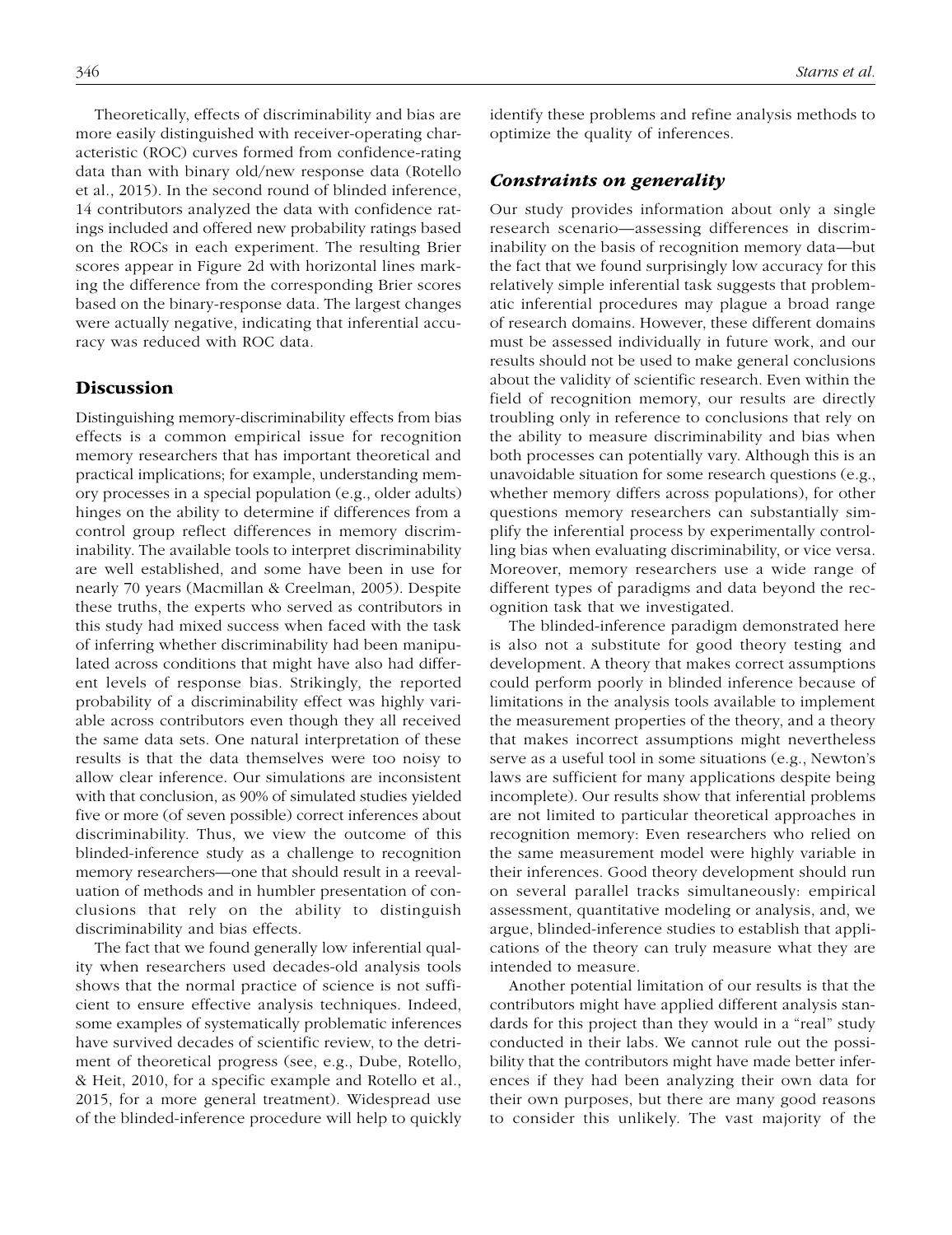contributors elected to be coauthors on this manuscript, and a majority (33/46) agreed to have their name directly linked to their performance level in presentations and publications (note that although names are not used in Fig. 2, results are identified by name at OSF). Thus, one could argue that the contributors had a stronger incentive for rigor than in typical studies, for which no one is likely to rerun the analyses or compare conclusions with an "answer key." Indeed, the contributors generally displayed a remarkable level of motivation and dedication to the project; some applied state-of-the-art techniques such as hierarchical Bayesian modeling or analyzed the data with multiple measurement models to inform their conclusions. Moreover, the majority of contributors agreed to make their analysis code publicly available at OSF (14 of the 27 submissions). Thus, we are confident that the inferential problems that we observed are not based on a simple lack of effort, and although we cannot rule out the possibility that some contributors made careless, easily correctable mistakes, we seriously doubt that these mistakes can fully explain the problems that we observed.

## *Comparison with similar studies*

Our results are similar to those of Silberzahn et al. (2018) in that both studies revealed high variability in inferences across contributors who all received the same data. In many ways, though, the high variability in the present case is even more surprising—and troubling given that our inference task represented a fairly common research scenario. Whereas Silberzahn et al.'s contributors addressed the novel research question of whether referees are biased against darker-skinned players by analyzing real-world data that lacked an experimental control, the contributors in the current study addressed a research question that has been a focus of recognition memory research for decades using data from controlled experiments.

Our results are also similar in some respects to those of the previous blinded-inference study reported by Dutilh et al. (2018), but direct comparisons are difficult because of procedural differences between the two studies. In Dutilh et al.'s study, response time modelers analyzed unlabeled data sets with the goal of inferring whether the conditions differed with regard to psychological constructs represented in response time models. Unfortunately, the contributors disagreed about which cognitive processes should theoretically vary as a function of certain experimental manipulations; in other words, they had different views about what the "answer key" should be. Different scoring rules were developed in light of this disagreement, so it is difficult to characterize overall performance. When the originally planned scoring was used, at least, the percentage of correct inferences (71%) was similar to our overall accuracy rate (68%). We recommend that future blinded-inference studies adopt the strategy of asking contributors to make inferences about experimental manipulations as opposed to underlying theoretical processes in order to avoid scoring ambiguities. A second difference between our study and that of Dutilh et al. also limits our ability to compare the results: Their contributors were not required to express their uncertainty with probability distributions. As a result, we do not know if their contributors' inferences varied as dramatically as our contributors' inferences, which ranged from probabilities of 0% to 100% for some data sets, and we cannot compare Brier scores between the two studies.

# *Refining analysis quality*

Blinded inference can be a method to not only assess inference quality, but also improve it. Many of the contributors expressed surprise when they learned of their performance level and indicated that they would carefully reevaluate their chosen analysis techniques. Our results show that inferential problems for recognition memory data are not a simple consequence of choosing poor measurement techniques, as there are many instances of the same technique being used by both high- and low-performing contributors. Defining the characteristics of effective inference will require additional research, but for now, we recommend that analysts try a variety of analysis techniques and, ideally, ask other researchers to independently analyze the same data, reserving high confidence for consistent inferences.

# Conclusion

We end by again emphasizing that all the contributors to this study drew inferences about the same data. Thus, the disparate conclusions that they reached are not another example of the replication crisis. The contributors were allowed to use any analysis and any datacensoring criteria they preferred, but those researcher degrees of freedom could not systematically influence their conclusions because the contributors were blind to the nature of the manipulations in the experiments. Thus, our findings suggest that current efforts to improve research quality are incomplete, in that they largely focus on limiting researchers' ability to bias results by promoting desired outcomes (whether implicitly or explicitly). Even unbiased analysis techniques can be ineffective, so it is critical for scientists to subject their skills as analysts to direct (and public) tests. The blindedinference paradigm is a promising method of assessing inferential quality and improving analysis procedures,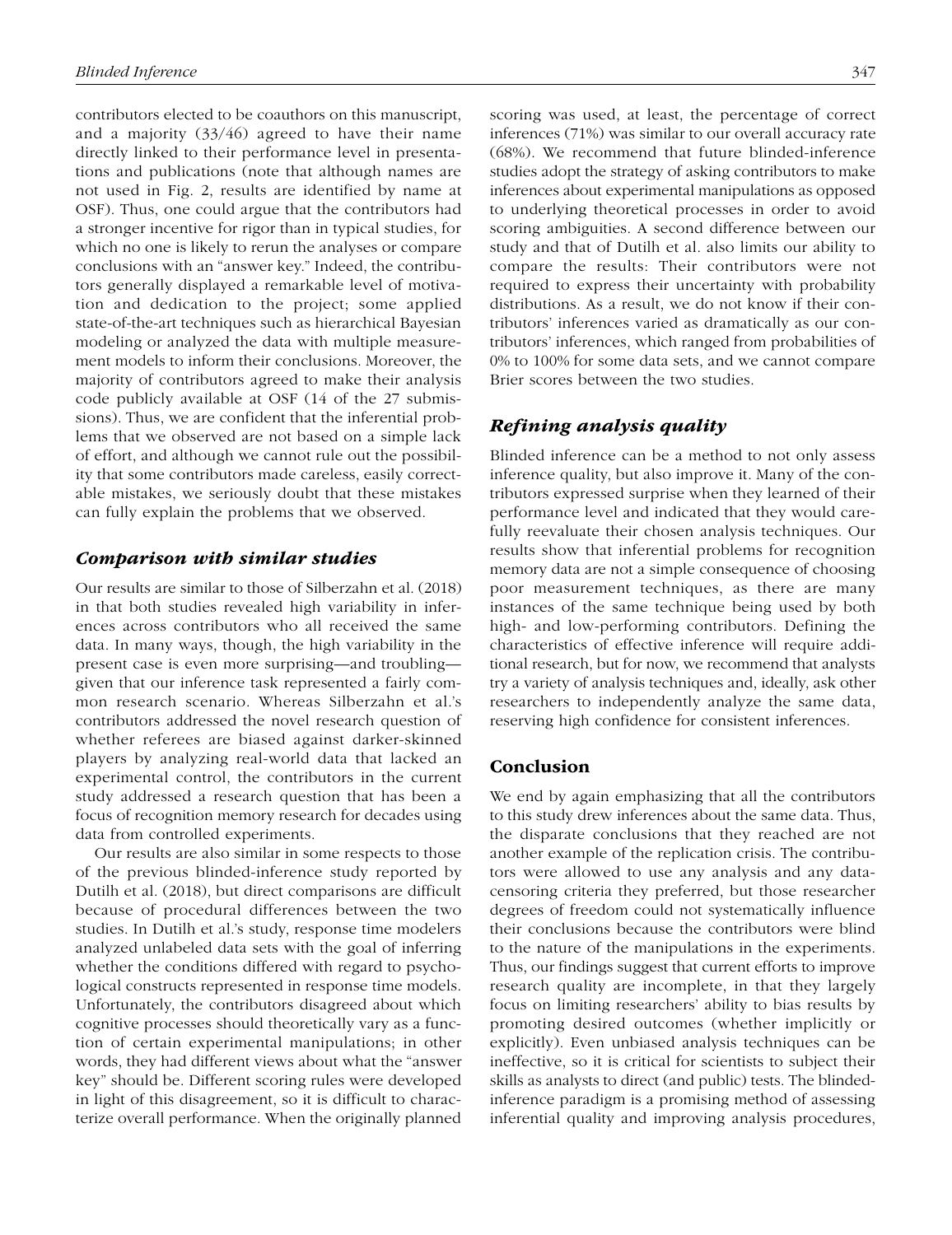so any field that uses analysis techniques to link data patterns to unobserved theoretical constructs will ben-

efit from applying this method. Our results suggest that even well-established areas of research may be facing an inference crisis that is every bit as troubling as the replication crisis.

## Action Editor

Alex O. Holcombe served as action editor for this article.

#### Author Contributions

This study was administered by J. J. Starns, A. M. Cataldo, and C. M. Rotello. The concept of the study was developed by J. J. Starns and C. M. Rotello, who also supervised its implementation. A. M. Cataldo curated the data and conducted the experiment in Phase 1. The methodology was developed by J. J. Starns, C. M. Rotello, and A. M. Cataldo. All the authors contributed to the formal analyses and software development. Data visualizations were developed by A. M. Cataldo. The manuscript was prepared by J. J. Starns, A. M. Cataldo, and C. M. Rotello. Inferences were contributed by J. Annis, A. Aschenbrenner, A. Bröder, G. Cox, A. Criss, R. A. Curl, I. G. Dobbins, J. Dunn, T. Enam, N. J. Evans, S. Farrell, S. H. Fraundorf, S. D. Gronlund, A. Heathcote, D. W. Heck, J. L. Hicks, M. J. Huff, D. Kellen, K. N. Key, A. Kilic, K. C. Klauer, K. R. Kraemer, F. P. Leite, M. E. Lloyd, S. Malejka, A. Mason, R. M. McAdoo, I. M. McDonough, R. B. Michael, L. Mickes, E. Mizrak, D. P. Morgan, S. T. Mueller, A. Osth, A. Reynolds, T. M. Seale-Carlisle, H. Singmann, J. F. Sloane, A. M. Smith, G. Tillman, D. van Ravenzwaaij, C. T. Weidemann, G. L. Wells, C. N. White, and J. Wilson.

#### ORCID iDs

Jeffrey J. Starns **D** <https://orcid.org/0000-0002-7334-6155> Andrea M. Cataldo **b** <https://orcid.org/0000-0003-2787-224X>

#### Declaration of Conflicting Interests

The author(s) declared that there were no conflicts of interest with respect to the authorship or the publication of this article.

#### Supplemental Material

Additional supporting information can be found at [http://](http://journals.sagepub.com/doi/suppl/10.1177/2515245919869583) [journals.sagepub.com/doi/suppl/10.1177/2515245919869583](http://journals.sagepub.com/doi/suppl/10.1177/2515245919869583)

#### Open Practices



Open Data: <https://osf.io/92ahy> Open Materials: no

Preregistration: no

All data have been made publicly available at the Open Science Framework and can be accessed at <https://osf.io/92ahy>. This site also includes all analysis files from the contributors who agreed to share their code and all code used to analyze the contributors' submissions. The complete Open Practices Disclosure for this article can be found at [http://journals.sagepub.com/](http://journals.sagepub.com/doi/suppl/10.1177/2515245919869583) [doi/suppl/10.1177/2515245919869583](http://journals.sagepub.com/doi/suppl/10.1177/2515245919869583). This article has received the badge for Open Data. More information about the Open Practices badges can be found at [http://www.psychological](http://www.psychologicalscience.org/publications/badges) [science.org/publications/badges](http://www.psychologicalscience.org/publications/badges).

#### References

- Brier, G. W. (1950). Verification of forecasts expressed in terms of probability. *Monthly Weather Review*, *78*, 1–3. doi:10.1175/1520-0493(1950)078<0001:VOFEIT>2.0.CO;2
- Buhrmester, M., Kwang, T., & Gosling, S. D. (2011). Amazon's Mechanical Turk: A new source of inexpensive, yet highquality, data? *Perspectives on Psychological Science*, *6*, 3–5. doi:10.1177/1745691610393980
- de Leeuw, J. R. (2015). jsPsych: A JavaScript library for creating behavioral experiments in a Web browser. *Behavior Research Methods*, *47*, 1–12. doi:10.3758/s13428-014- 0458-y
- Dube, C., Rotello, C. M., & Heit, E. (2010). Assessing the belief bias effect with ROCs: It's a response bias effect. *Psychological Review*, *117*, 831–863. doi:10.1037/a0019634
- Dube, C., Starns, J. J., Rotello, C. M., & Ratcliff, R. (2012). Beyond ROC curvature: Strength effects and response time data support continuous-evidence models of recognition memory. *Journal of Memory and Language*, *67*, 389–406. doi:10.1016/J.JML.2012.06.002
- Dutilh, G., Annis, J., Brown, S. D., Cassey, P., Evans, N. J., Grasman, R. P. P. P., . . . Donkin, C. (2018). The quality of response time data inference: A blinded, collaborative assessment of the validity of cognitive models. *Psychonomic Bulletin & Review*. Advance online publication. doi:10.3758/s13423-017-1417-2
- Erdfelder, E., Auer, T.-S., Hilbig, B. E., Aßfalg, A., Moshagen, M., & Nadarevic, L. (2009). Multinomial processing tree models. *Zeitschrift für Psychologie*, *217*, 108–124. doi:10.1027/0044-3409.217.3.108
- Gureckis, T. M., Martin, J., McDonnell, J., Rich, A. S., Markant, D., Coenen, A., . . . Chan, P. (2016). psiTurk: An opensource framework for conducting replicable behavioral experiments online. *Behavior Research Methods*, *48*, 829–842. doi:10.3758/s13428-015-0642-8
- Han, S., & Dobbins, I. G. (2009). Regulating recognition decisions through incremental reinforcement learning. *Psychonomic Bulletin & Review*, *16*, 469–474. doi:10 .3758/PBR.16.3.469
- Hartl, D. L., & Fairbanks, D. J. (2007). Mud sticks: On the alleged falsification of Mendel's data. *Genetics*, *175*, 975–979.
- Kućera, H., & Francis, W. N. (1967). *Computational analysis of present-day American English*. Providence, RI: Brown University Press.
- Lachman, R., & Field, W. H. (1965). Recognition and recall of verbal material as a function of degree of training. *Psychonomic Science*, *2*, 225–226. doi:10.3758/BF03343418
- MacCoun, R., & Perlmutter, S. (2015). Blind analysis: Hide results to seek the truth. *Nature*, *526*, 187–189. doi:10 .1038/526187a
- Macmillan, N. A., & Creelman, C. D. (2005). *Detection theory: A user's guide* (2nd ed.). Mahwah, NJ: Erlbaum.